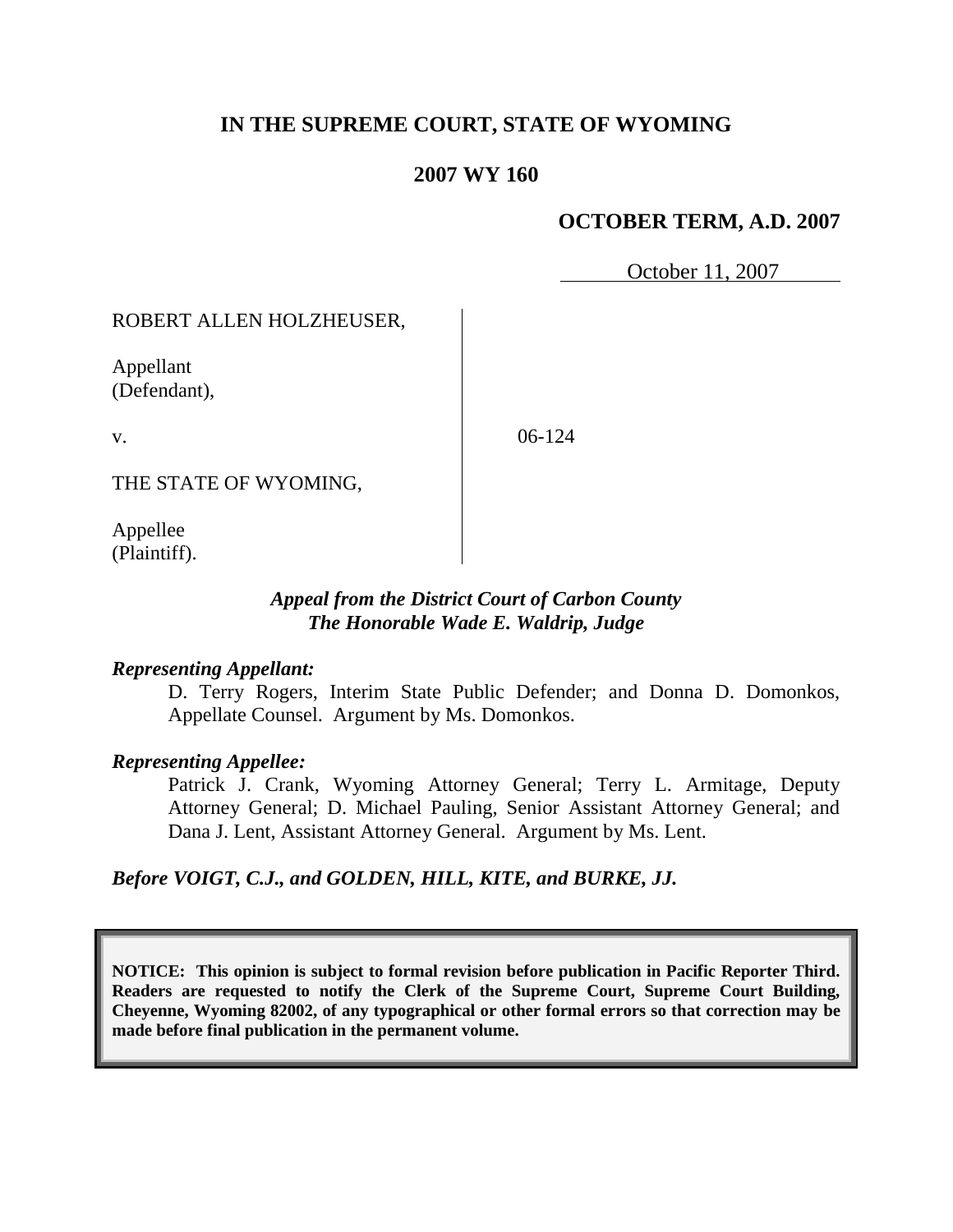## **HILL,** Justice.

[¶1] Appellant, Robert Allen Holzheuser (Holzheuser), contends that the district court erred in denying his motion to suppress the evidence used against him at trial. He asserts that the affidavit in support of the search warrant was inadequate to justify its issuance. Holzheuser also contends that the evidence presented at trial is insufficient to sustain two of his three convictions. We affirm in part, reverse in part, and remand for resentencing in a manner consistent with this opinion.

### **ISSUES**

[¶2] Holzheuser states these issues:

I. The trial court erred in denying [Holzheuser's] motion to suppress, as the affidavit executed in support of the search warrant was inadequate to establish probable cause to search.

II. There is insufficient evidence to sustain a conviction for possessing a controlled substance precursor with intent to engage in a clandestine laboratory operation or a conviction for conspiracy to engage in a clandestine laboratory operation because the only evidence on these counts was hearsay.

The State essentially conforms its argument to that statement of the issues.

# **FACTS AND PROCEEDINGS**

[¶3] As background for this case, we include here the statement of facts from a case that arose out of the same facts as those in Holzheuser's case:

> In December 2004, Mr. [Norman] Wenger met Robert Holzheuser and allowed him to move into an apartment he was renting in Rawlins, Wyoming. On February 8, 2005, Mr. Wenger was at the apartment when Mr. Holzheuser and two companions arrived. The four individuals smoked methamphetamine together.

> That same evening, Rawlins police officer William Hill was conducting surveillance on the apartment in connection with reports from two individuals that they had purchased methamphetamine from Mr. Wenger. Officer Hill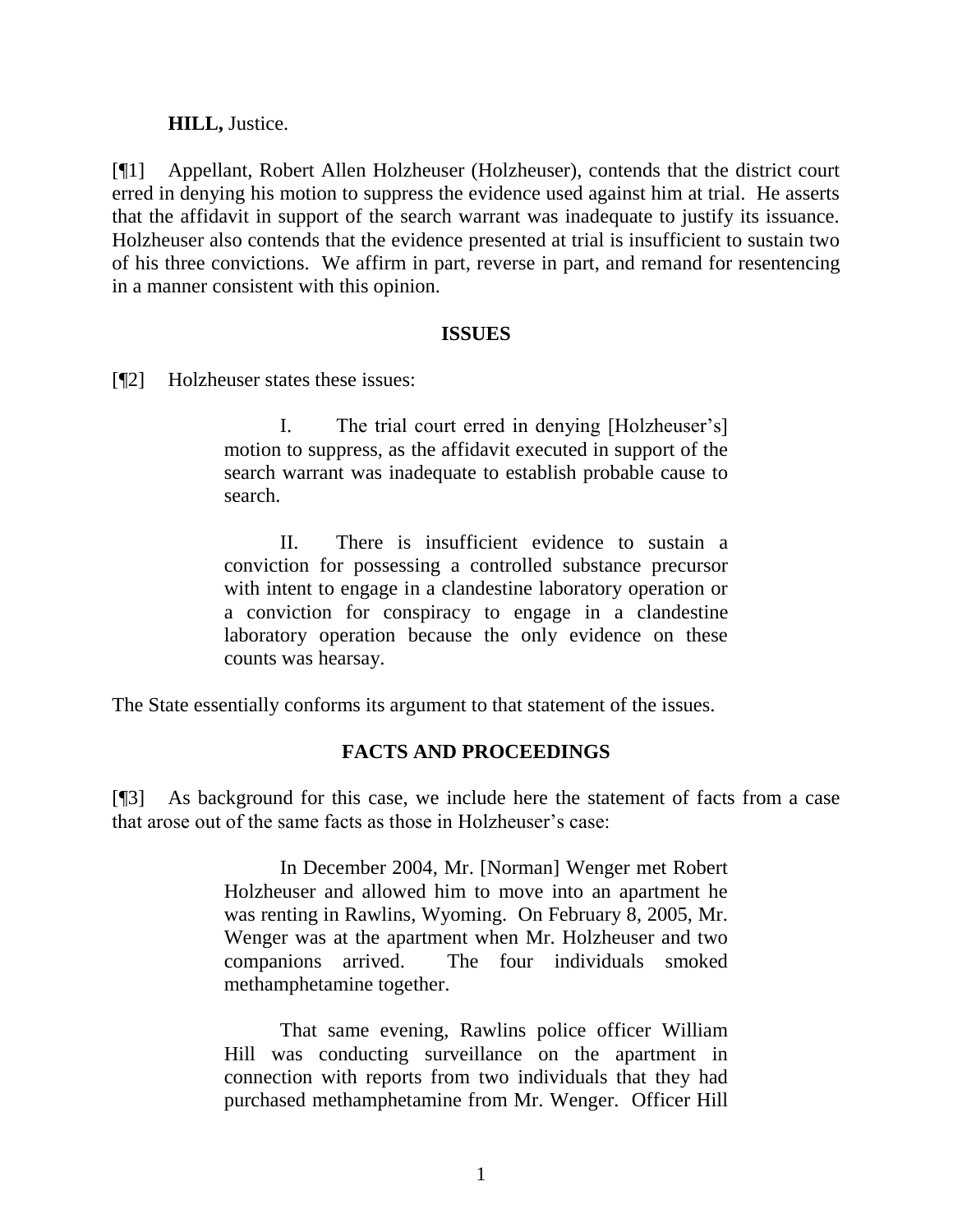observed Keith Nulle drive up to the apartment, go inside for about ten minutes, and then drive away. Officer Hill checked Mr. Nulle's driving record and learned that his license was suspended. Officer Hill pulled Mr. Nulle over, placed him under arrest for driving under suspension, searched him and found methamphetamine inside a cigarette pack he was carrying.

Based on the information that Mr. Wenger had sold methamphetamine to others and the methamphetamine found on Mr. Nulle after leaving Mr. Wenger's apartment, Officer Hill obtained a warrant to search the apartment. He and five other law enforcement officers executed the warrant later that same night. The officers knocked on the apartment door and, when no one responded, they broke down the door. Upon entering the apartment, the officers found four people in the living room, including Mr. Wenger, and arrested them. The officers also found methamphetamine, a mini torch, pipes, a car battery with the caps off hooked to a charger, a bottle of acetone, and other material associated with the manufacture of methamphetamine. Additionally, the officers noticed a strong chemical smell in the apartment.

Detective Mike Picerno was called to the scene. After inspecting the apartment, Detective Picerno was concerned it was being used as a methamphetamine manufacturing laboratory. He contacted the Wyoming Division of Criminal Investigation (DCI), the agency trained and experienced in working with clandestine laboratories. Because of safety concerns, Detective Picerno removed everyone from the premises and secured the apartment. He interviewed Mr. Wenger, who indicated the items found in the apartment belonged to Mr. Holzheuser. Mr. Wenger also stated that he used methamphetamine supplied to him by Mr. Holzheuser in exchange for use of the apartment. He also stated that he, Mr. Holzheuser and the other two individuals had smoked methamphetamine that evening before the police arrived. Subsequent searches of the apartment revealed more items associated with the manufacture of methamphetamine.

Mr. Wenger was charged with one count of conspiring with another to engage in a clandestine laboratory operation in violation of  $\S$  35-7-1059(a)(iv) and a second count of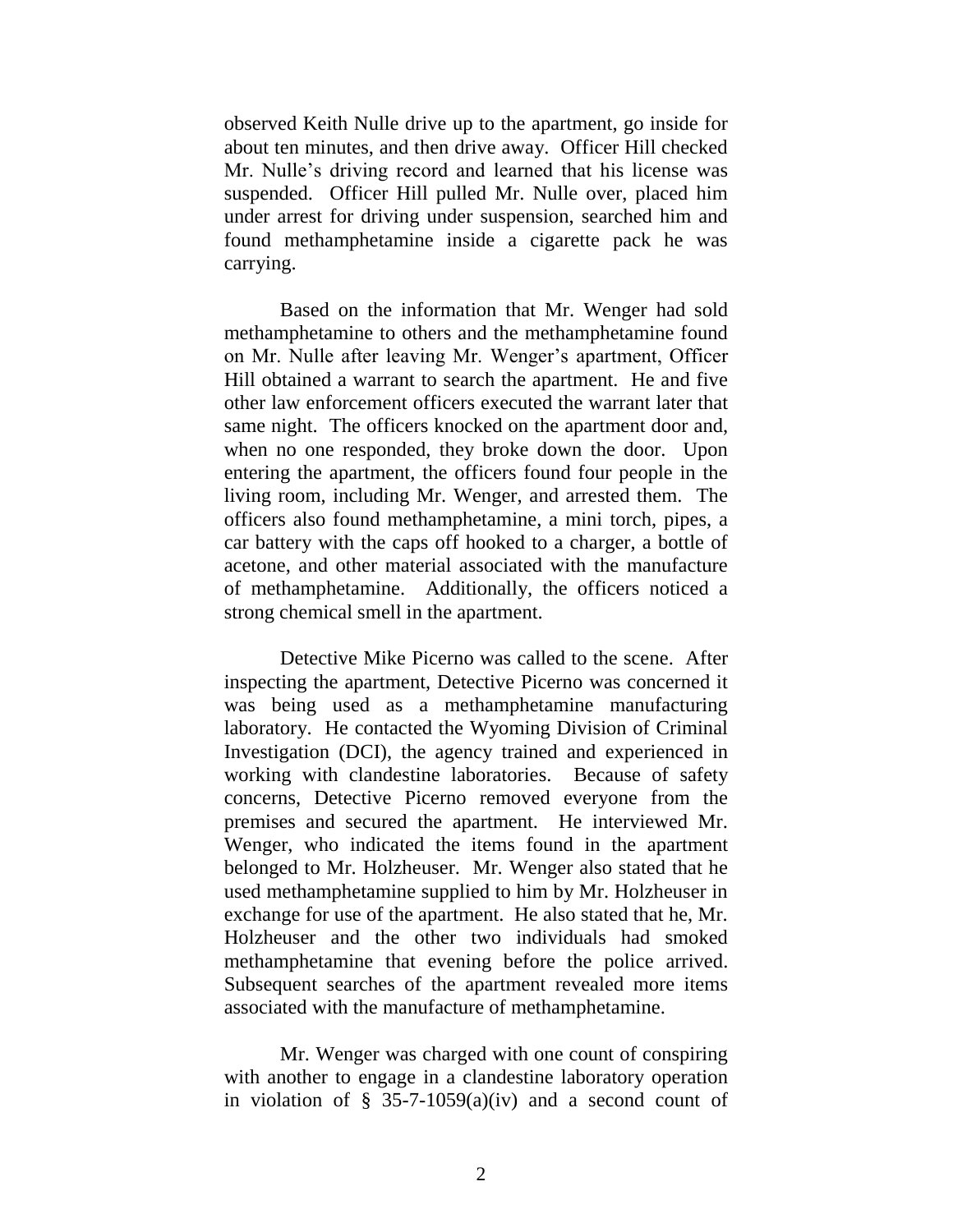aiding another to engage in a clandestine laboratory operation in violation of the same statute. After a two day trial, a jury found Mr. Wenger guilty on both counts. The district court sentenced Mr. Wenger to a term of two to eight years in the state penitentiary on the conspiracy conviction and a term of two to eight years on the aiding conviction with the two terms to be served concurrently.

*Wenger v. State*, 2007 WY 121, ¶¶ 3-7, 163 P.3d 824, 825 (Wyo. 2007). The only issue raised in Wenger's case was whether or not two convictions, one for aiding another to engage in a clandestine laboratory, and the other conspiring with that same person to engage in a clandestine laboratory, merged for purposes of sentencing. We held that they did.

[¶4] On February 8, 2005, Rawlins Police Officer William Hill sought a warrant to search an apartment located within his jurisdiction. The affidavit in support of the warrant contained this information:

> Over the past three weeks, or so, I, together with other law enforcement officers in the area, have observed numerous known drug users frequenting apartment #307 at the Bitter Creek Apartments located at 503 Sage Hills Street in Rawlins, Carbon County, Wyoming. These individuals have been observed entering said apartment, remaining there for short visits of approximately 5-10 minutes and then leaving.

> The apartment is under the control of Norman Wenger, a person well-known to Rawlins Police Department officers from numerous contacts over recent years. Information has been provided to your affiant and other law enforcement officers by Chris Garey, an individual recently arrested and convicted of Possession of Controlled Substances – Methamphetamine, that he had purchased his methamphetamine from Norman Wenger.

> At approximately 9:05 p.m. tonight, February 8, 2005, as I was on routine patrol driving through the parking lot of the apartment complex at 503 Sage Hills St., I personally observed Keith Nulle walk up to the door of Apartment 307, and knock on the door. Keith Nulle is well-known to your affiant through numerous law enforcement contacts. I lost site of Keith Nulle, but his car was observed to remain in the parking lot by Lt. Eric Ford of the Rawlins Police Department, who watched it, noting that it stayed there for approximately 10 minutes. During this time, we ran a check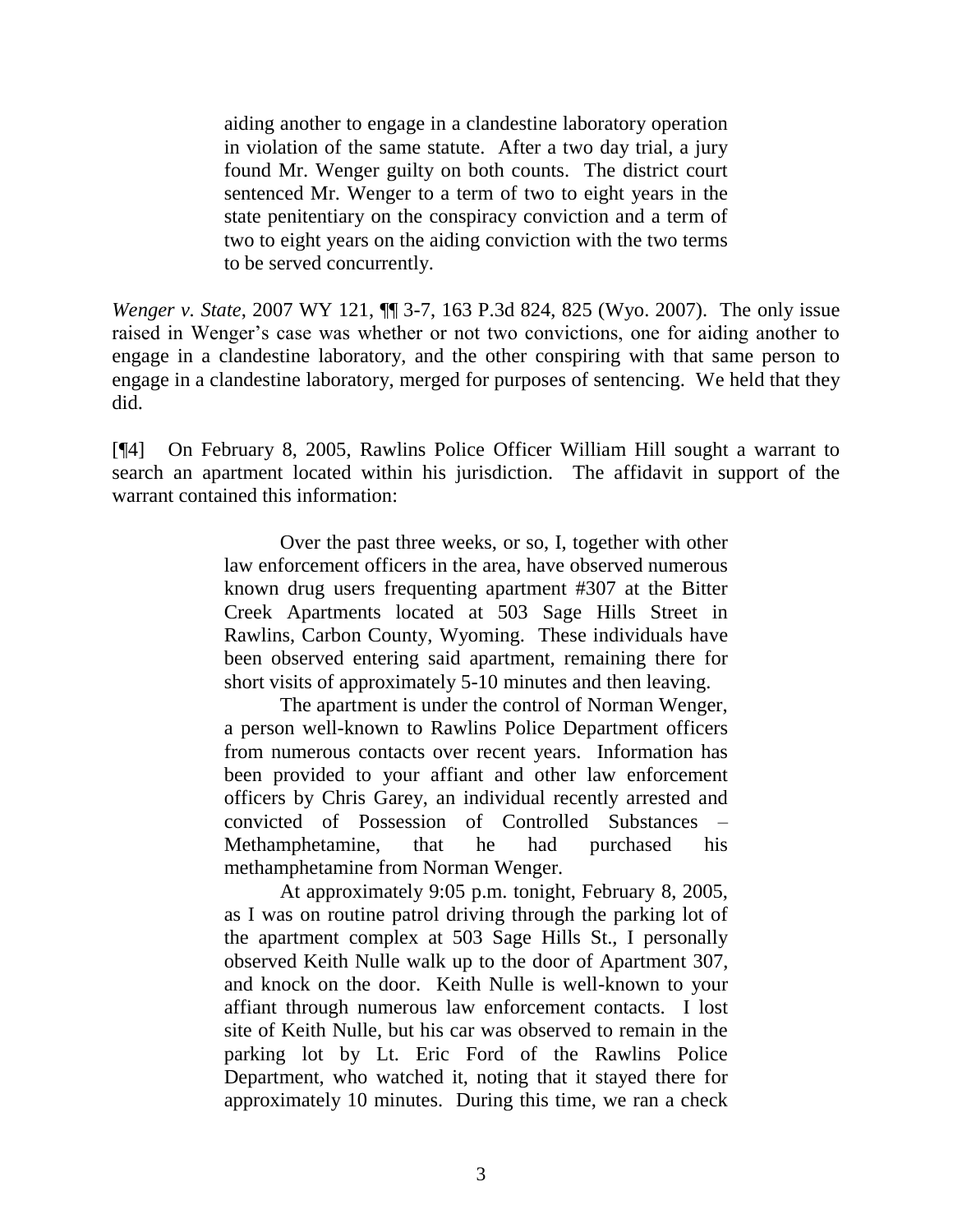on Keith Nulle's driver's license and it came back as being suspended.

When Keith Nulle left the apartment, I observed him drive his vehicle past my patrol car. I initiated a traffic stop on the vehicle, and advised him that he was under arrest for driving under suspension. During a search incident to a lawful arrest, a pack of cigarettes was found in the left front pocket of his jacket. Inside the pack of cigarettes was found a white plastic bag bindle containing what appeared to be a small amount of crystallized methamphetamine. The substance in the bindle was tested with a methamphetamine NIK test kit, showing a presumptive positive result for methamphetamine.

Keith admitted that he had been to Norman Wenger's apartment, and claimed that he had found the pack of cigarettes on the ground outside the apartment.

Rawlins Police Department officers are continuing to observe the apartment this evening, and have noted several known drug users entering said apartment, remaining there for a short time of approximately 5-10 minutes and then leaving.

Officer Hill anticipated that the search would reveal the presence of controlled substances, sums of money, packaging materials, scales and drug paraphernalia, and ledgers.

[¶5] In fact, many such materials were found in the apartment. Holzheuser was tried before a jury and convicted of: (1) Possession of methamphetamine with intent to deliver; (2) possession of a list of I or II controlled substance precursor with the intent to engage in a clandestine laboratory operation; and (3) conspiring with another to engage in a clandestine laboratory operation.

# **DISCUSSION**

### **Sufficiency of the Affidavit in Support of Search Warrant**

[¶6] At the conclusion of the hearing on the motion to suppress the fruits of the search warrant, the district court articulated its reasons for denying the motion to suppress, after examining the four corners of the affidavit and hearing the arguments of counsel. The district court did not have the benefit of our decisions in *Rohda* or *Schirber* at the time he considered the motion: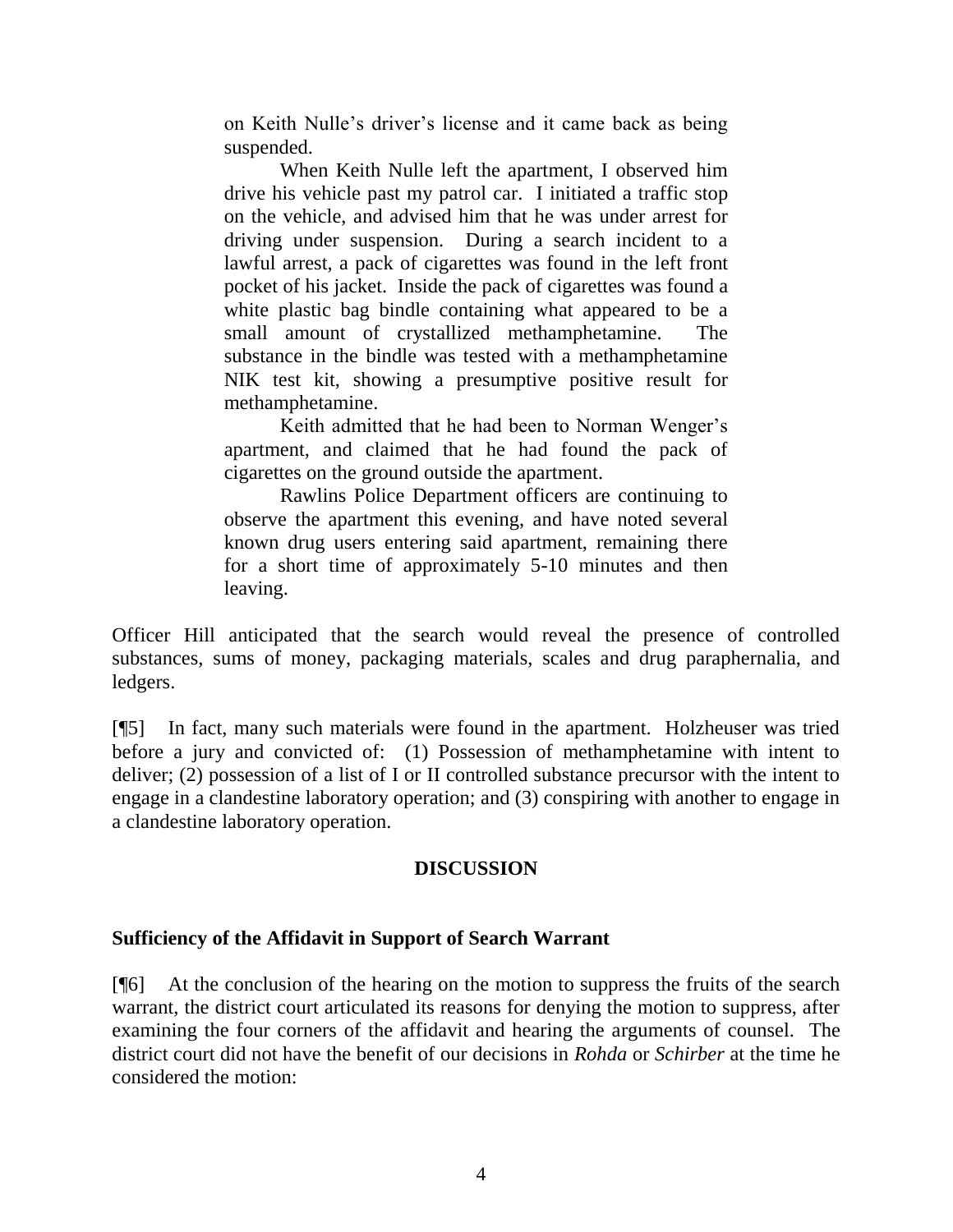The Court disagrees with both counsel regarding what can and cannot be considered by the issuing magistrate. It is the Court's understanding that the difference between the Wyoming constitution and the federal constitution is that under the Wyoming constitution, only the four corners of the affidavit can be considered for determination on probable cause. Whether or not Judge Eakin had a memory of Chris Garey's recent arrest or not would be immaterial. Whether or not anything additional on the record, any additional information was given to Judge Eakin would also be immaterial. It has to be contained within the four corners of the affidavit or it cannot justify the search.

It would also have been helpful to the Court had the State responded to the motion and filed a memorandum, as it would have been helpful had the defense filed a memorandum citing the law of *Hixson*, *Page*, and *TJS*.

The contents of the first paragraph are not particularly helpful in establishing probable cause. The observation of, quote, numerous known drug users, closed quote, doesn't tell the issuing magistrate much to establish probable cause. However, the information received from Chris Garey, and in particular the information received from Keith Nulle, when added to the overall factual scenario developed by the affidavit of William Hill does establish probable cause that allows the – the judge to issue the search warrant. And the Court will deny the motion to suppress.

#### **Standard of Review**

[¶7] We have dealt with issues similar to the one at hand in several of our recent cases, including *Rohda v. State*, 2006 WY 120, 142 P.3d 1155 (Wyo. 2006), and *Schirber v. State*, 2006 WY 121, 142 P.3d 1169 (Wyo. 2006).

> In reviewing an affidavit in support of an application for a search warrant, this Court is mindful of the fact that there is a strong preference under the law for law enforcement officers to obtain a warrant instead of engaging in a warrantless search. *Cordova v. State*, 2001 WY 96, ¶ 11, 33 P.3d 142, 148 (Wyo.2001). Thus, an affidavit comes to this Court with a presumption of validity. *TJS v. State*, 2005 WY 68, ¶ 10, 113 P.3d 1054, 1057 (Wyo.2005). In order to promote the warrant process, and remembering that affidavits are not normally executed by legal technicians, this Court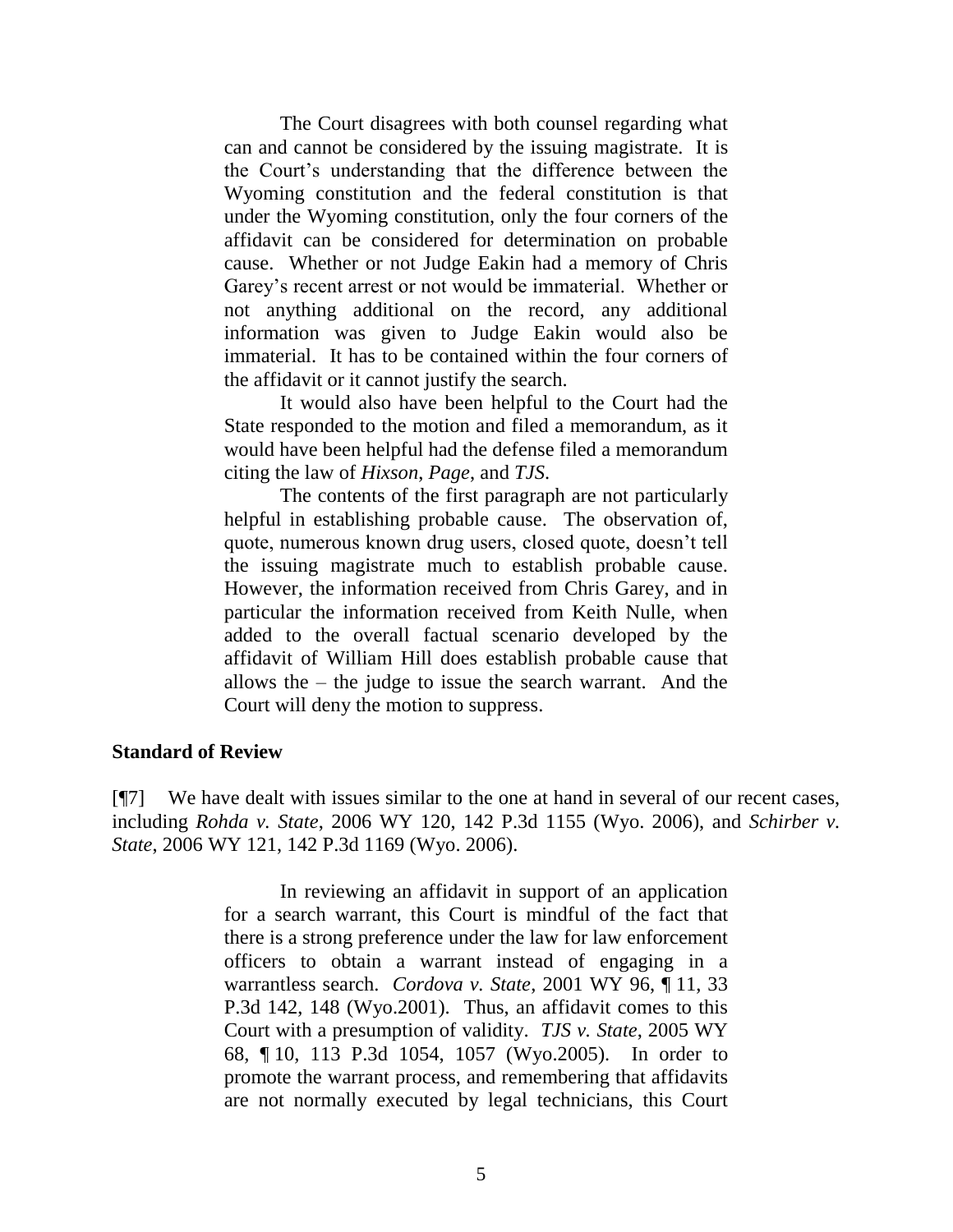resolves doubtful or marginal cases in this area in favor of sustaining the warrant. *TJS*, ¶ 10, 113 P.3d at 1057; *Cordova*, ¶ 11, 33 P.3d at 148; *Hixson v. State*, 2001 WY 99, ¶ 6, 33 P.3d 154, 156-57 (Wyo.2001). Ultimately, our duty on review simply is to ensure that the warrant-issuing judicial officer had a substantial basis for concluding probable cause existed. *Massachusetts v. Upton*, 466 U.S. 727, 728 732-33, 104 S.Ct. 2085, 2088, 80 L.Ed.2d 721 (1984) (per curiam).

*Schirber*, ¶ 5, 142 P.3d at 1172. See also *Rohda*, ¶ 4, 142 P.3d at 1158.

## **The Warrant-Issuing Judicial Officer's Standard for Determining Probable Cause**

[¶8] The judicial officer who is presented with an application for a search warrant supported by an affidavit applies a "totality of circumstances" analysis in making an independent judgment whether probable cause exists for the issuance of the warrant. See, e.g., *Page*, ¶ 9, 63 P.3d at 909; *Upton*, 466 U.S. at 732, 104 S.Ct. at 2087; and *Bonsness*, 672 P.2d at 1293. In making that independent judgment, the judicial officer is limited to the four corners of the supporting affidavit. *Page*, ¶ 9, 63 P.3d at 909. The "totality of circumstances" analysis requires the judicial officer simply "to make a practical, common sense decision whether, given all the circumstances set forth in the affidavit before him, including the 'veracity' and 'basis of knowledge' of persons supplying hearsay information, there is a fair probability that contraband or evidence of a crime will be found in a particular place." *Gates*, 462 U.S. at 238, 103 S.Ct. at 2332; see *Bonsness*, 672 P.2d at 1293.

The hearsay provider's "veracity" and "basis of knowledge" were the prongs of the "two-pronged test" established in *Aguilar v. Texas*, 378 U.S. 108, 84 S.Ct. 1509, 12 L.Ed.2d 723 (1964), and *Spinelli v. United States*, 393 U.S. 410, 89 S.Ct. 584, 21 L.Ed.2d 637 (1969). See, e.g., Charles E. Moylan, Jr., *Hearsay and Probable Cause: An Aguilar and Spinelli Primer*, 25 Mercer L.Rev. 741 (1974). This Court "never specifically adopted," and in fact rejected "the technical and rigid requirements" set out in *Aguilar* and *Spinelli*. *Bonsness*, 672 P.2d at 1293. In 1983, when the United States Supreme Court in *Gates* rejected those technical and rigid requirements, it realized, as our Court had, that the "totality of circumstances" approach was more in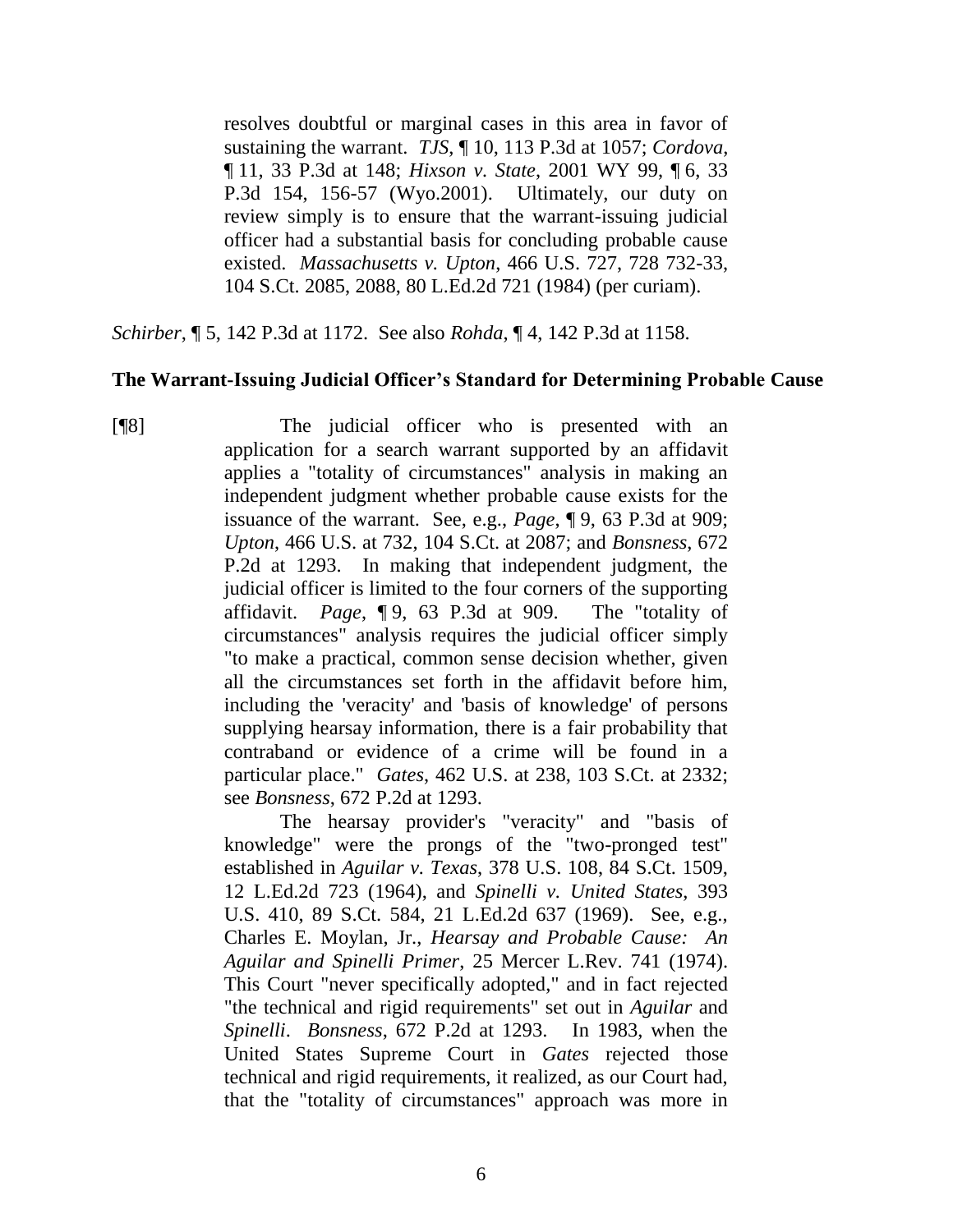keeping with the practical, common sense decision required of the warrant-issuing judicial officer. *Upton*, 466 U.S. at 732, 104 S.Ct. at 2087. The warrant-issuing judicial officer does not measure the affidavit by a "reasonable doubt" standard or a "preponderance of evidence" standard; instead, the measure is that the circumstances set forth in the affidavit must amount to more than a mere suspicion yet need not rise to the level of prima facie evidence of guilt. *Lee v. State*, 2 P.3d 517, 523 (Wyo.2000).

An appropriate set of guidelines for the "totality of circumstances" approach can be derived from United States Supreme Court cases, our Wyoming cases, and the work of respected commentators who have reviewed federal and state case law in this area. The judicial officer deciding whether probable cause exists relies on information coming to him from the outside world. The primary source of that information is a law enforcement officer who is applying for the warrant and has signed under oath an affidavit in support of the application. The affiant law enforcement officer may include in his affidavit the raw data of his own sense perception, that is, what he saw, heard, or smelled firsthand. This firsthand information constitutes the affiant's basis of knowledge--how he acquired his information. From affiant's firsthand information, the judicial officer may draw conclusions about the existence or not of probable cause. With respect to the affiant's veracity or reliability, the judicial officer relies on the affiant's oath, with its sanctions of perjury, which is an integral part of the affiant's affidavit.

Frequently, the affiant includes in his affidavit information acquired from secondary sources in the persons of other law enforcement officers or confidential informants. As in the case of the primary source affiant, so in the case of the secondary source person, the judicial officer must know both that person's veracity or reliability and basis of knowledge. Because the secondary source person is not before the judicial officer and has not taken an oath, the judicial officer must have a reasonable substitute for an oath in order to be satisfied with the veracity or reliability of the secondary source person. When the secondary source person is a law enforcement officer, courts hold that such an officer is presumed truthful or reliable and, therefore, no special showing of veracity or reliability is necessary. That rule applies not only to law enforcement officers in the same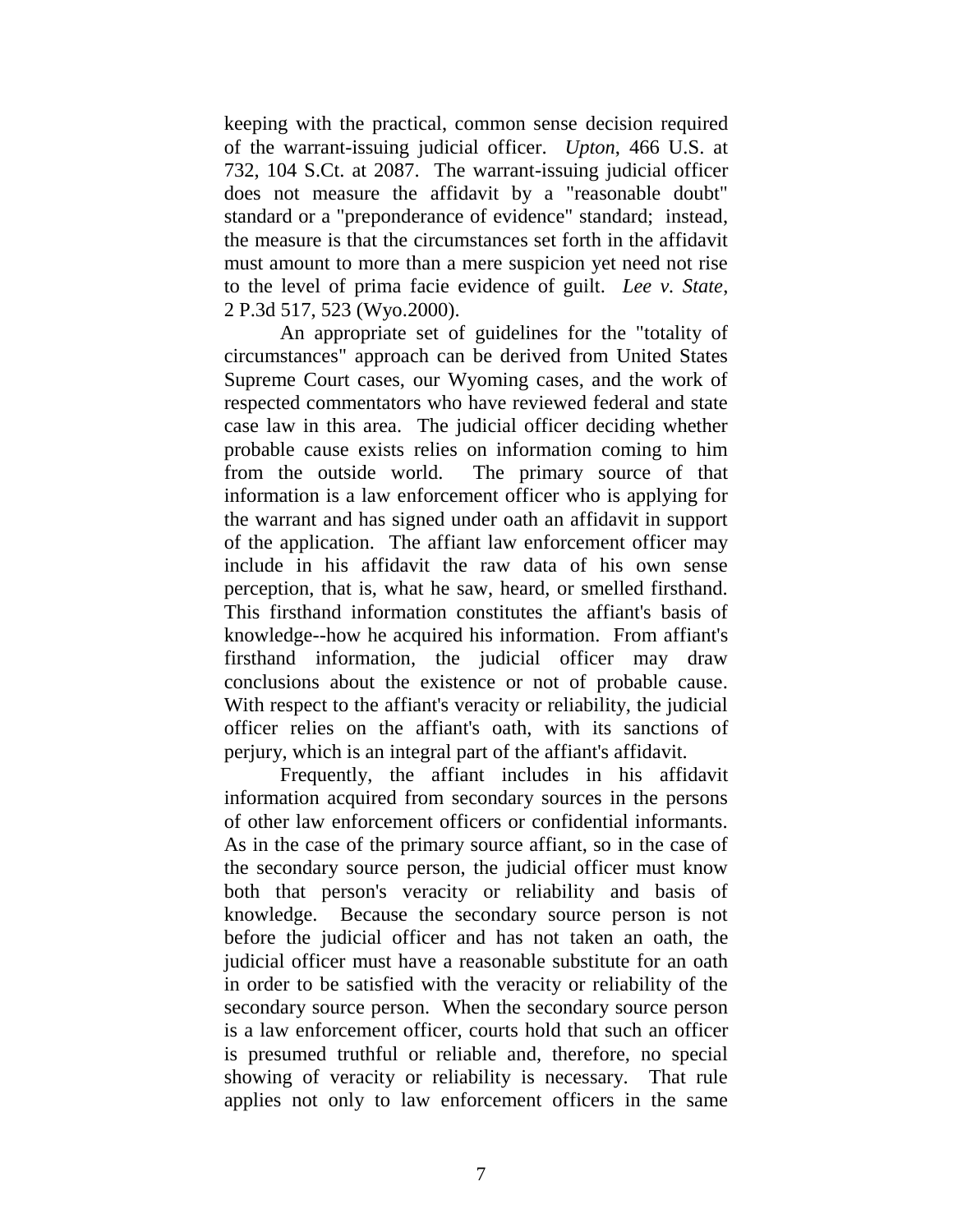organization as the affiant, but also to those in different organizations at local, state, or federal levels. When the secondary source person is a confidential informant, the veracity or reliability requirement is usually met by the recitation in the affiant's affidavit by either the primary source affiant or the secondary source law enforcement officer of previous instances in which the law enforcement officer obtained information from the confidential informant that led to arrests or convictions. In the absence of such a recitation, an acceptable substitute recognized by courts is the confidential informant's admission of activities against his penal interests contained in the information provided. With respect to the secondary source person's basis of knowledge, the affiant's affidavit must contain the raw data of that person's sense perception--what that person saw, heard, or smelled firsthand. It is from that secondary source's firsthand knowledge that the judicial officer will be able to draw conclusions about the existence or not of probable cause. If the affidavit fails to show how the secondary source person acquired his information, courts have applied the notion of "self-verifying detail" to cure such a failure. Simply stated, the secondary source person's information is considered "selfverifying" if it describes the warrant-target's criminal activity in such sufficient detail that the judicial officer reasonably may know that he is relying on information more substantial than a casual rumor or an accusation based merely on general reputation.

*Rohda*, ¶¶ 5-8, 142 P.3d at 1158-60; *Schirber*, ¶¶ 6-8, 142 P.3d at 1172-73; also see *Abeyta v. State*, 2007 WY 142, ¶¶ 9-11, 167 P.3d 1, 6-7 (Wyo. 2007).

### **Analysis**

[¶9] As was the case in *Rohda* and *Schirber*, mindful of this standard of review and of the guidelines for the "totality of circumstances" approach, we embark on our review as to whether or not the warrant-issuing circuit court judge had a substantial basis in the affidavit to make a practical, common sense determination that there was a fair probability that evidence of a crime would be found on Wenger's and Holzheuser's residential property.

[¶10] A lengthy discussion is not needed here. The affidavit is quite short and is set out in its entirety above. The district court's analysis was understandably brief, particularly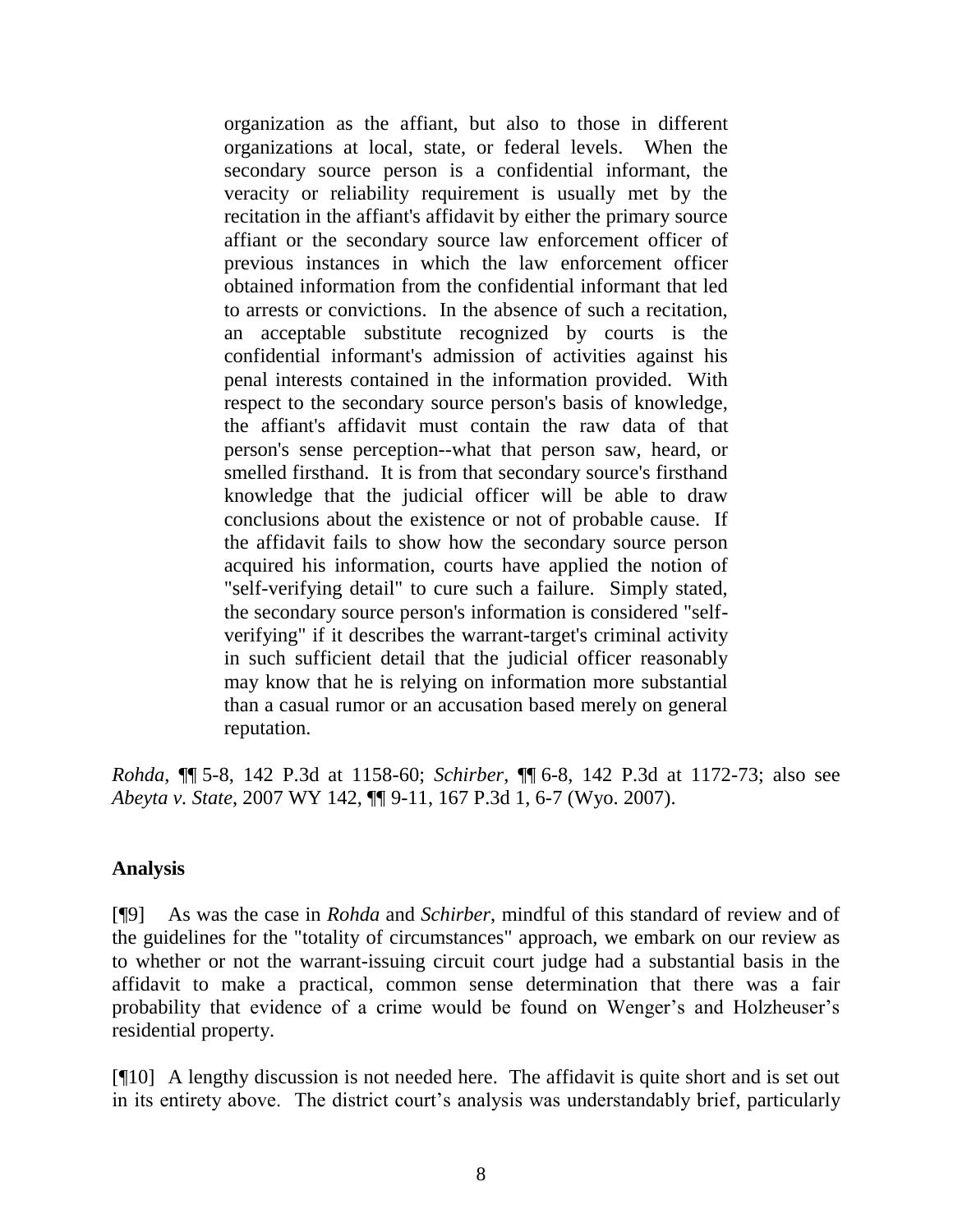in light of the parties' lack of development of the issue below. We agree with the ultimate conclusion of the issuing magistrate, and that of the district court. There was sufficient evidence for the magistrate to conclude that as a matter of practicality and common sense, given all the circumstances set forth in the affidavit before her, including the veracity and basis of knowledge of persons supplying hearsay information, there was a fair probability that contraband or evidence of a crime would be found in a particular place, i.e., the apartment shared by Holzheuser and Wenger.

# **SUFFICIENCY OF THE EVIDENCE**

## **Standard of Review**

[¶11] In addressing a claim of insufficiency of the evidence, we must determine if any rational trier of fact could have found the essential elements of the crime beyond a reasonable doubt. When considering a claim of the sufficiency of the evidence, we review that evidence with the assumption that the evidence of the prevailing party is true, disregard the evidence favoring the unsuccessful party, and give the prevailing party the benefit of every favorable inference that we may reasonably draw from the evidence. We will not re-weigh the evidence nor will we re-examine the credibility of the witnesses. *Lopez v. State*, 2006 WY 97, ¶ 6, 139 P.3d 445, 450 (Wyo. 2006).

### **The Evidence – Possession of Precursors**

[¶12] Holzheuser contends that the evidence is insufficient to sustain his conviction for possessing a controlled substance precursor with intent to engage in a clandestine laboratory operation or a conviction for conspiracy to engage in a clandestine laboratory operation because the only evidence on these counts was hearsay evidence. He does not challenge the sufficiency of the evidence with respect to his conviction for possession of a controlled substance with intent to deliver. We note here, as well, that Holzheuser was found not guilty with respect to a fourth charge, possession of laboratory equipment or supplies with intent to engage in a clandestine laboratory operation.

[¶13] At the time Holzheuser committed his crimes, Wyo. Stat. Ann. § 35-7-1059 (LexisNexis 2003) provided:

> **(a) It is unlawful for any person to knowingly or intentionally:**

> **(i) Possess a List I or II controlled substance precursor with the intent to engage in a clandestine laboratory operation;**

> (ii) Possess laboratory equipment or supplies with the intent to engage in a clandestine laboratory operation;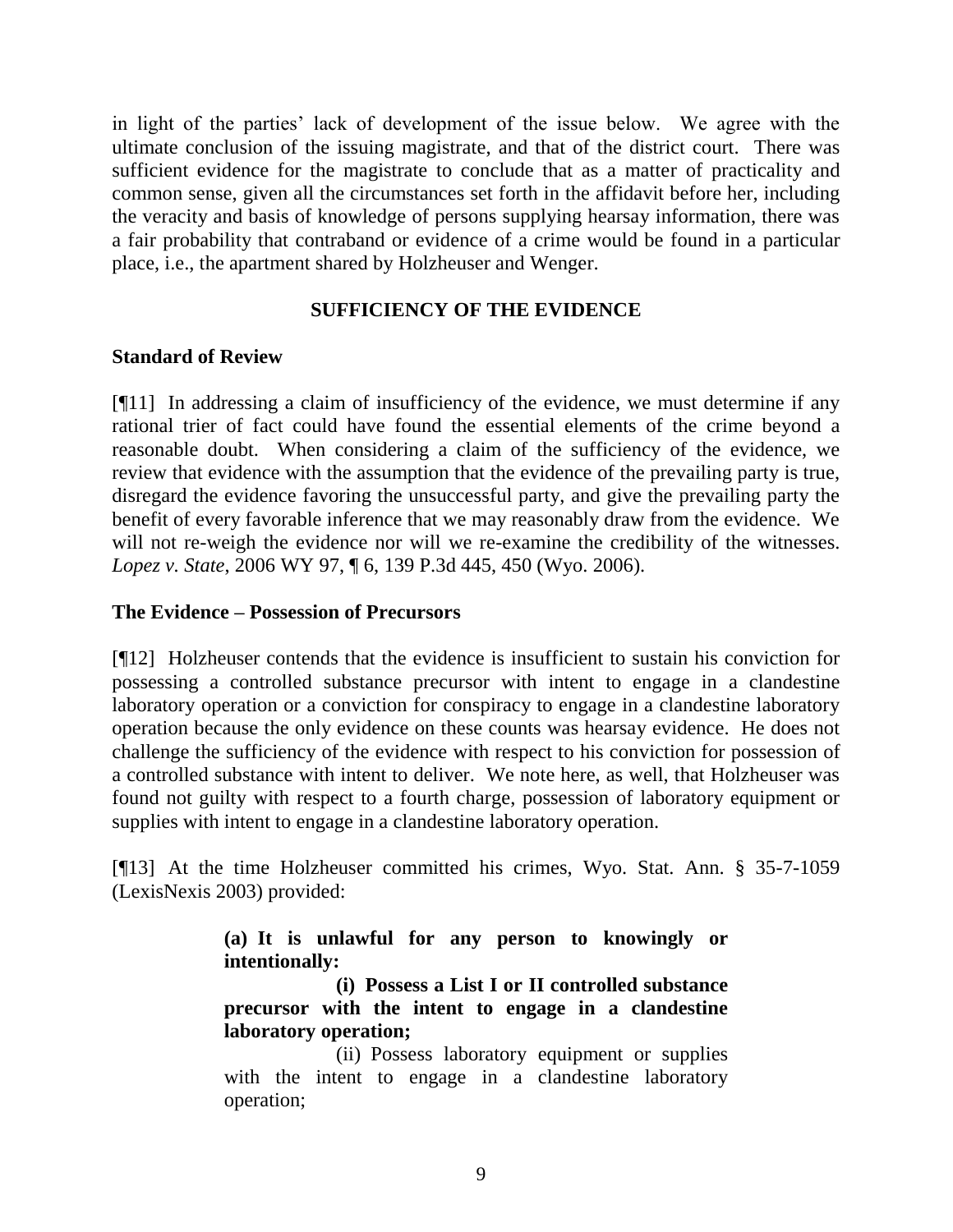(iii) Sell, distribute or otherwise supply a List I or II controlled substance precursor, laboratory equipment or laboratory supplies knowing it will be used for a clandestine laboratory operation;

**(iv) Conspire with or aid another to engage in a clandestine laboratory operation.**

(b) A person who violates subsection (a) of this section is guilty of a felony punishable by imprisonment for not more than twenty (20) years, a fine of not more than twenty-five thousand dollars (\$25,000.00), or both.

(c) A person who violates subsection (a) of this section is guilty of a felony punishable by imprisonment for not more than twenty-five (25) years, a fine of not more than fifty thousand dollars (\$50,000.00), or both if the judge or jury also finds any one (1) of the following conditions occurred in conjunction with that violation:

(i) Illegal possession, transportation or disposal of hazardous or dangerous material or while transporting or causing to be transported materials in furtherance of a clandestine laboratory operation, there was created a substantial risk to human health or safety or a danger to the environment;

(ii) The intended laboratory operation was to take place or did take place within five hundred (500) feet of a residence, business, church or school; or

(iii) Any phase of the clandestine laboratory operation was conducted in the presence of a person less than eighteen (18) years of age.

(d) A person who violates subsection (a) of this section is guilty of a felony punishable by imprisonment for not more than forty (40) years, a fine of not more than one hundred thousand dollars (\$100,000.00), or both if the judge or jury also finds any one (1) of the following conditions occurred in conjunction with that violation:

(i) Use of a firearm;

(ii) Use of a booby trap. [Emphases added.]

[¶14] The jury was instructed that Ephedrine, Hydriotic acid, and Pseudoephedrine are List I controlled substance precursors. Wyo. Stat. Ann. § 35-7-1058(a)(vi)(H), (O), and (KK) (LexisNexis 2007). The jury was also instructed that Acetone, Hydrochloric acid and Iodine were List II controlled substance precursors. Wyo. Stat. Ann. § 35-7-  $1058(a)(vii)(B),(E)$ , and  $(F)$  (LexisNexis 2007). The testimony at trial is clear, and Holzheuser does not disagree, that all of these precursors were found collected together in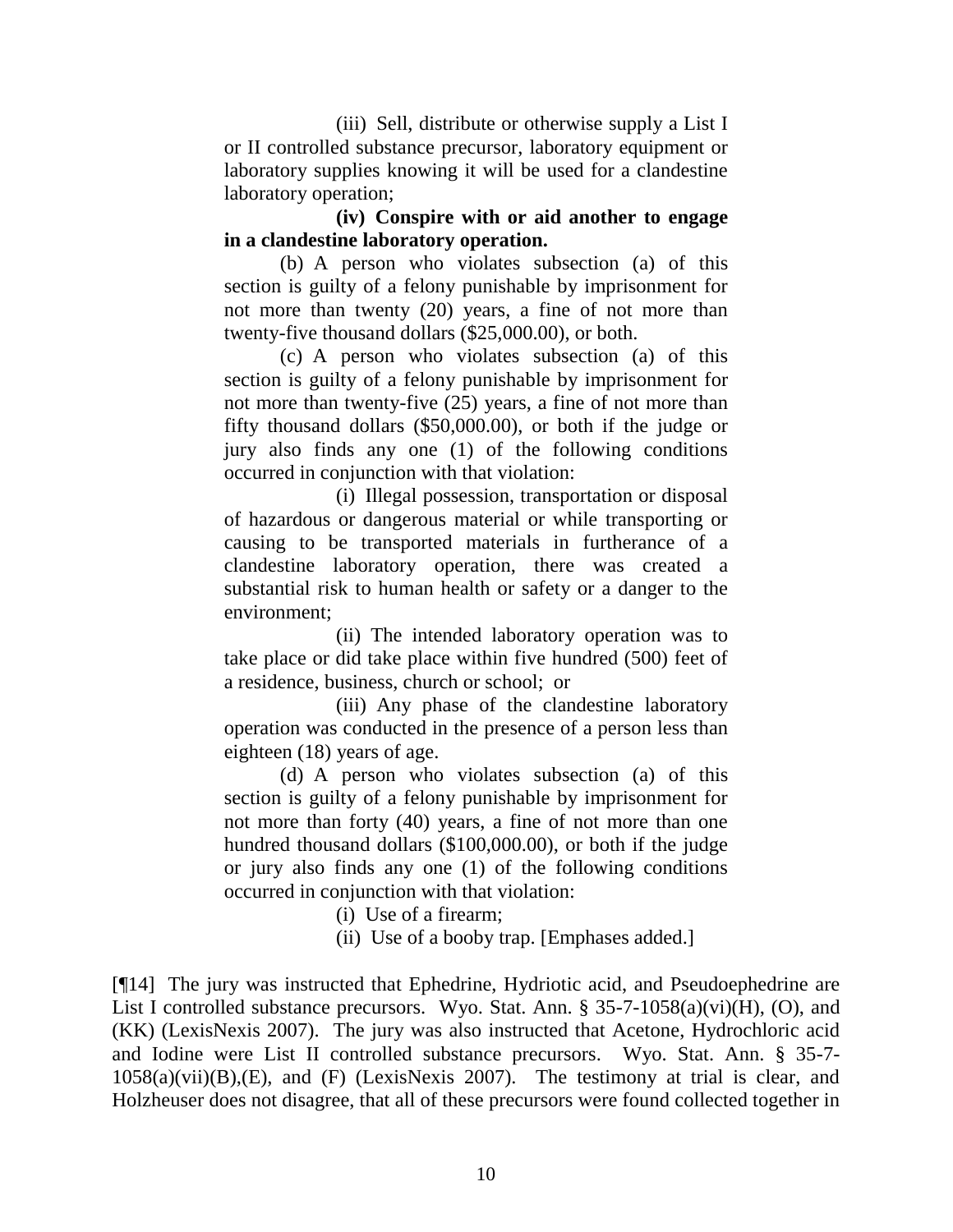a box that Wenger and Holzheuser had access to, inasmuch as it was found in the apartment in which they resided.

[¶15] In *Longstreth v. State*, 832 P.2d 560, 562-566 (Wyo. 1992), the crime at issue was burglary, and we held that hearsay evidence admitted for a purpose other than to prove the matter stated therein could not be bootstrapped to suffice as evidence to prove an element of the crime of burglary (the unlawful entry element). Holzheuser contends that the only evidence that tied him to the precursors was hearsay evidence from police officers as to what Wenger told them.

[¶16] A significant source of the evidence that a clandestine lab operation was being conducted in Wenger's apartment, which he shared with Holzheuser as a kind of cotenant, was that many of the materials and instruments used in a clandestine lab were found collected together in a single box. As noted above, in the *Wenger* case, Wenger testified that the items in the precursor box belonged to Holzheuser. However, at Holzheuser's trial, he did not remember very much, but he attributed the precursor box as belonging to James Tremble.<sup>1</sup> However, he also conceded that when first asked, he placed possession with Holzheuser, although he claimed that that was a mistake on his part. Wenger's explanation was that, when he was asked the question, he was searching for a name and just came up with the wrong one  $-i.e.,$  he meant to say Tremble, but mistakenly said Holzheuser. In sum, Holzheuser contends that the only evidence admitted at trial on the subject of Holzheuser's possession of clandestine lab precursors was hearsay testimony from police officers to whom Wenger gave statements. As such, he continues, that evidence cannot be used for the truth of the matter asserted and, thus, there is no evidence of Holzheuser's possession of the precursors.

[¶17] Holzheuser's contention that there is insufficient evidence of his possession of the precursors depends entirely upon our holding in *Longstreth*, and we conclude that case does not directly apply to the circumstances of this case. Here, Wenger did incriminate Holzheuser in his statements to the police. Although he tried to change his story at Holzheuser's trial, he did not change it entirely. To some extent, he appeared to incriminate James Tremble instead, but to some extent he indicated that he did not really know who brought the precursors into the apartment. The testimony was uncontradicted that Wenger and Holzheuser lived in the apartment and as a matter of circumstance, it was a fair inference that the precursors belong to both Holzheuser and Wenger.

# **The Evidence – Conspiracy**

l

[¶18] The conspiracy is a different matter. It is unclear to us that the State even attempted to prove a conspiracy. The crime of conspiracy is defined in Wyo. Stat. Ann. §

<sup>1</sup> Apparently none of Wenger's statements were tape recorded, so the memories of the officers who questioned Wenger had to substitute for what he actually said during the questioning.